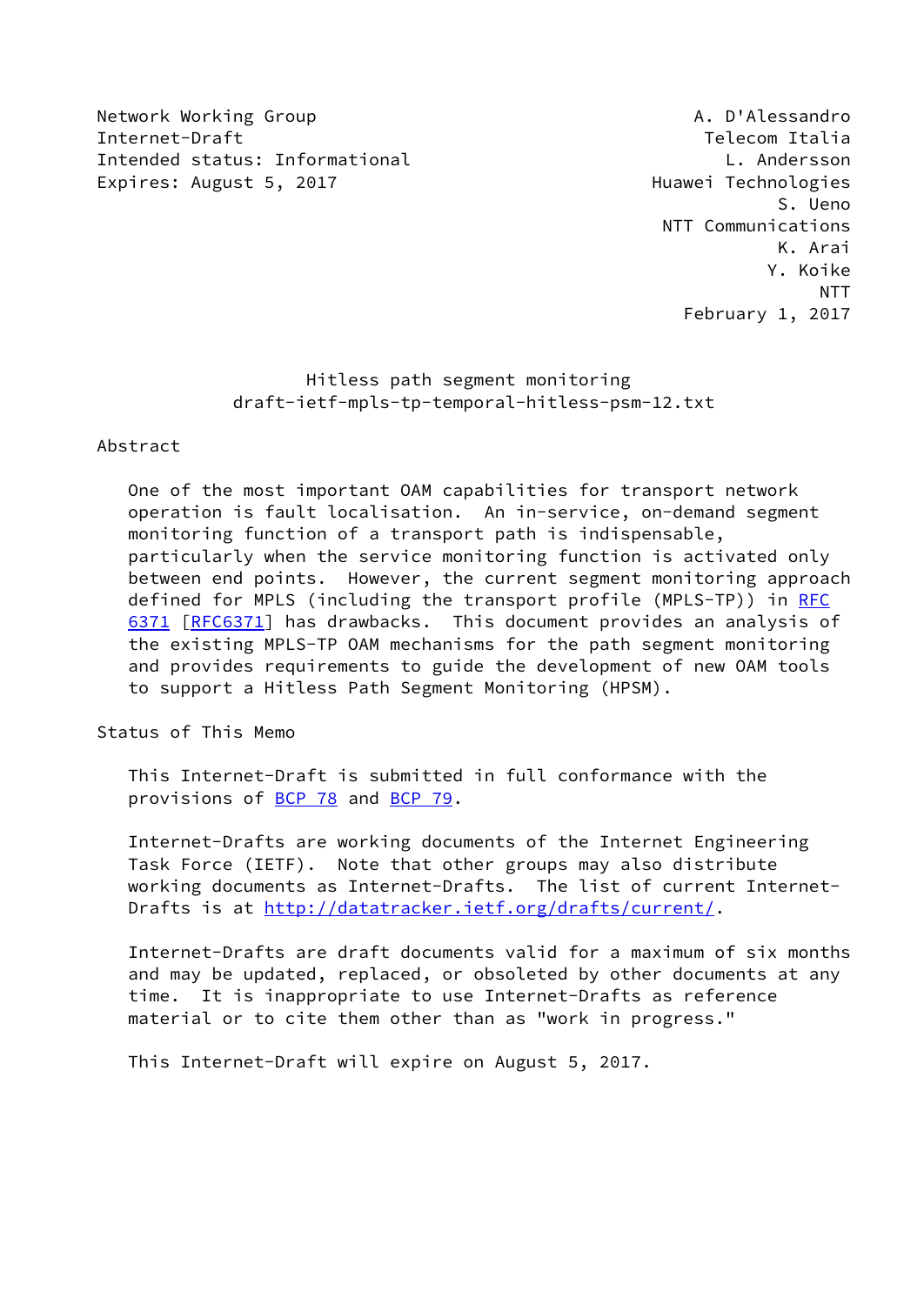## <span id="page-1-1"></span>Copyright Notice

 Copyright (c) 2017 IETF Trust and the persons identified as the document authors. All rights reserved.

This document is subject to **[BCP 78](https://datatracker.ietf.org/doc/pdf/bcp78)** and the IETF Trust's Legal Provisions Relating to IETF Documents [\(http://trustee.ietf.org/license-info](http://trustee.ietf.org/license-info)) in effect on the date of publication of this document. Please review these documents carefully, as they describe your rights and restrictions with respect to this document. Code Components extracted from this document must include Simplified BSD License text as described in Section 4.e of the Trust Legal Provisions and are provided without warranty as described in the Simplified BSD License.

# Table of Contents

|  | $\overline{2}$                                                                                                                                                                                                                                                                                                                                                                                                                                                      |
|--|---------------------------------------------------------------------------------------------------------------------------------------------------------------------------------------------------------------------------------------------------------------------------------------------------------------------------------------------------------------------------------------------------------------------------------------------------------------------|
|  |                                                                                                                                                                                                                                                                                                                                                                                                                                                                     |
|  | $\frac{3}{3}$                                                                                                                                                                                                                                                                                                                                                                                                                                                       |
|  | $\overline{4}$                                                                                                                                                                                                                                                                                                                                                                                                                                                      |
|  | $\overline{4}$                                                                                                                                                                                                                                                                                                                                                                                                                                                      |
|  | $\overline{1}$                                                                                                                                                                                                                                                                                                                                                                                                                                                      |
|  | $\overline{1}$                                                                                                                                                                                                                                                                                                                                                                                                                                                      |
|  | $\frac{8}{8}$                                                                                                                                                                                                                                                                                                                                                                                                                                                       |
|  |                                                                                                                                                                                                                                                                                                                                                                                                                                                                     |
|  | $\frac{8}{2}$                                                                                                                                                                                                                                                                                                                                                                                                                                                       |
|  | <u>୨</u>                                                                                                                                                                                                                                                                                                                                                                                                                                                            |
|  | 10                                                                                                                                                                                                                                                                                                                                                                                                                                                                  |
|  | 11                                                                                                                                                                                                                                                                                                                                                                                                                                                                  |
|  | 12                                                                                                                                                                                                                                                                                                                                                                                                                                                                  |
|  | 13                                                                                                                                                                                                                                                                                                                                                                                                                                                                  |
|  | 13                                                                                                                                                                                                                                                                                                                                                                                                                                                                  |
|  | 14                                                                                                                                                                                                                                                                                                                                                                                                                                                                  |
|  | 14                                                                                                                                                                                                                                                                                                                                                                                                                                                                  |
|  | 14                                                                                                                                                                                                                                                                                                                                                                                                                                                                  |
|  | 14                                                                                                                                                                                                                                                                                                                                                                                                                                                                  |
|  |                                                                                                                                                                                                                                                                                                                                                                                                                                                                     |
|  |                                                                                                                                                                                                                                                                                                                                                                                                                                                                     |
|  | 15                                                                                                                                                                                                                                                                                                                                                                                                                                                                  |
|  | 15                                                                                                                                                                                                                                                                                                                                                                                                                                                                  |
|  | Requirements for Hitless Path Segment Monitoring<br>Backward compatibility<br>Non-intrusive segment monitoring $\ldots \ldots \ldots \ldots$<br>Multiple segments monitoring<br>Single and multiple level monitoring $\ldots \ldots \ldots$<br>HPSM and end-to-end proactive monitoring independence<br>Arbitrary segment monitoring<br>Fault while HPSM is operational<br>Supported OAM functions<br>10.1. Normative References 15<br>10.2. Informative References |

<span id="page-1-0"></span>[1](#page-1-0). Introduction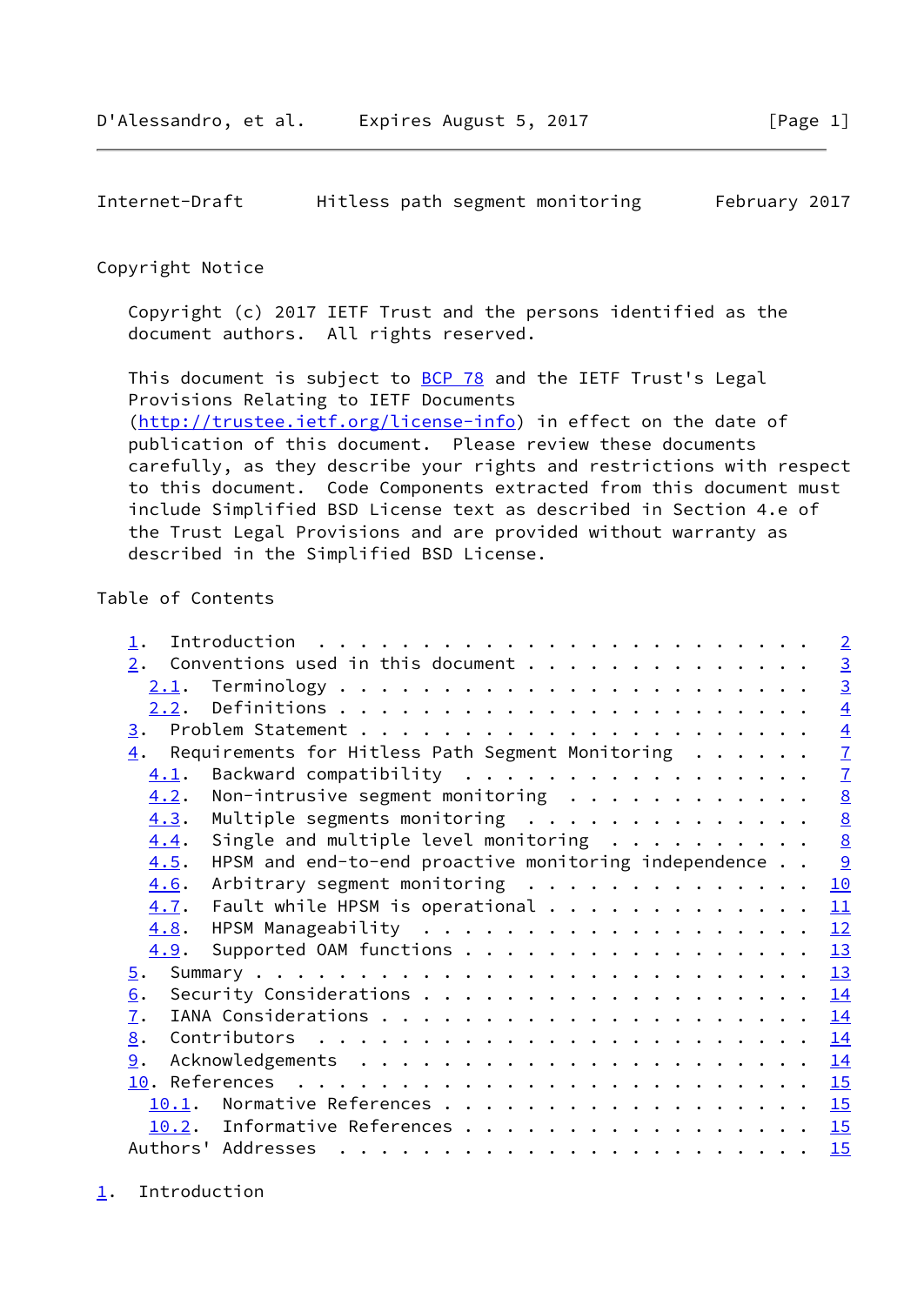According to the MPLS-TP OAM requirements [RFC 5860](https://datatracker.ietf.org/doc/pdf/rfc5860) [[RFC5860\]](https://datatracker.ietf.org/doc/pdf/rfc5860), mechanisms MUST be available for alerting service providers of faults or defects that affects their services. In addition, to ensure that faults or service degradation can be localized, operators need a

D'Alessandro, et al. Expires August 5, 2017 [Page 2]

<span id="page-2-1"></span>Internet-Draft Hitless path segment monitoring February 2017

 function to diagnose the detected problem. Using end-to-end monitoring for this purpose is insufficient in that an operator will not be able to localize a fault or service degradation accurately.

 A segment monitoring function that can focus on a specific segment of a transport path and that can provide a detailed analysis is indispensable to promptly and accurately localize the fault. A path segment monitoring function has been defined to perform this task for MPLS-TP. However, as noted in the MPLS-TP OAM Framework [RFC 6371](https://datatracker.ietf.org/doc/pdf/rfc6371) [\[RFC6371](https://datatracker.ietf.org/doc/pdf/rfc6371)], the current method for segment monitoring of a transport path has implications that hinder the usage in an operator network.

 This document, after elaborating on the problem statement for the path segment monitoring function as it is currently defined, provides requirements for an on-demand segment monitoring function without traffic distruption.

<span id="page-2-0"></span>[2](#page-2-0). Conventions used in this document

 The key words "MUST", "MUST NOT", "REQUIRED", "SHALL", "SHALL NOT", "SHOULD", "SHOULD NOT", "RECOMMENDED", "MAY", and "OPTIONAL" in this document are to be interpreted as described in [RFC 2119 \[RFC2119](https://datatracker.ietf.org/doc/pdf/rfc2119)].

<span id="page-2-2"></span>[2.1](#page-2-2). Terminology

ATM - Asynchronous Transfer Mode

HPSM - Hitless Path Segment Monitoring

LSP - Label Switched Path

LSR - Label Switching Router

ME - Maintenance Entity

MEG - Maintenance Entity Group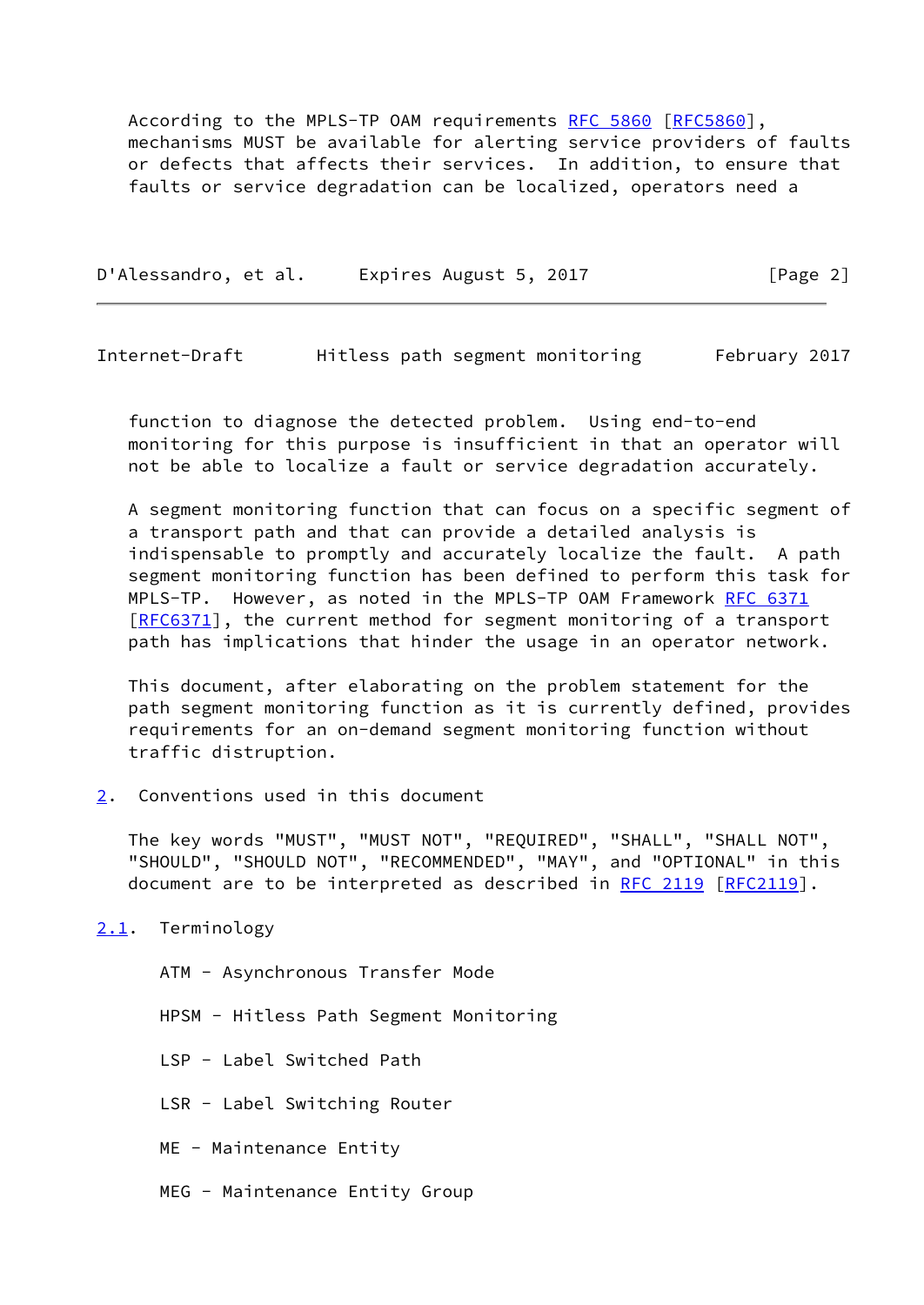MEP - Maintenance Entity Group End Point

MIP - Maintenance Entity Group Intermediate Point

OTN - Optical Transport Network

TCM - Tandem connection monitoring

SPME - Sub-path Maintenance Element

D'Alessandro, et al. Expires August 5, 2017 [Page 3]

<span id="page-3-1"></span>Internet-Draft Hitless path segment monitoring February 2017

<span id="page-3-0"></span>[2.2](#page-3-0). Definitions

None.

<span id="page-3-2"></span>[3](#page-3-2). Problem Statement

 To monitor (and to protect and/or manage) MPLS-TP network segments a Sub-Path Maintenance Element (SPME) function has been defined in [RFC](https://datatracker.ietf.org/doc/pdf/rfc5921) [5921](https://datatracker.ietf.org/doc/pdf/rfc5921) [\[RFC5921](https://datatracker.ietf.org/doc/pdf/rfc5921)]. The SPME is defined between the edges of the segment of a transport path that needs to be monitored, protected, or managed. SPME is created by stacking the shim header (MPLS header) according to [RFC 3031](https://datatracker.ietf.org/doc/pdf/rfc3031) [[RFC3031](https://datatracker.ietf.org/doc/pdf/rfc3031)] and it is defined as the segment where the header is stacked. OAM messages can be initiated at the edge of the SPME and sent to the peer edge of the SPME or to a MIP along the SPME by setting the TTL value of the label stack entry (LSE) and interface identifier value at the corresponding hierarchical LSP level in case of a per-node model.

 MPLS-TP segment monitoring should satisfy two network objectives according to section [3.8 of RFC 6371](https://datatracker.ietf.org/doc/pdf/rfc6371#section-3.8) [\[RFC6371](https://datatracker.ietf.org/doc/pdf/rfc6371)]:

 (N1) The monitoring and maintenance of current transport paths has to be conducted in-service without traffic disruption.

 (N2) Segment monitoring must not modify the forwarding of the segment portion of the transport path.

The SPME function that has been defined in [RFC 5921](https://datatracker.ietf.org/doc/pdf/rfc5921) [\[RFC5921](https://datatracker.ietf.org/doc/pdf/rfc5921)] has the following drawbacks: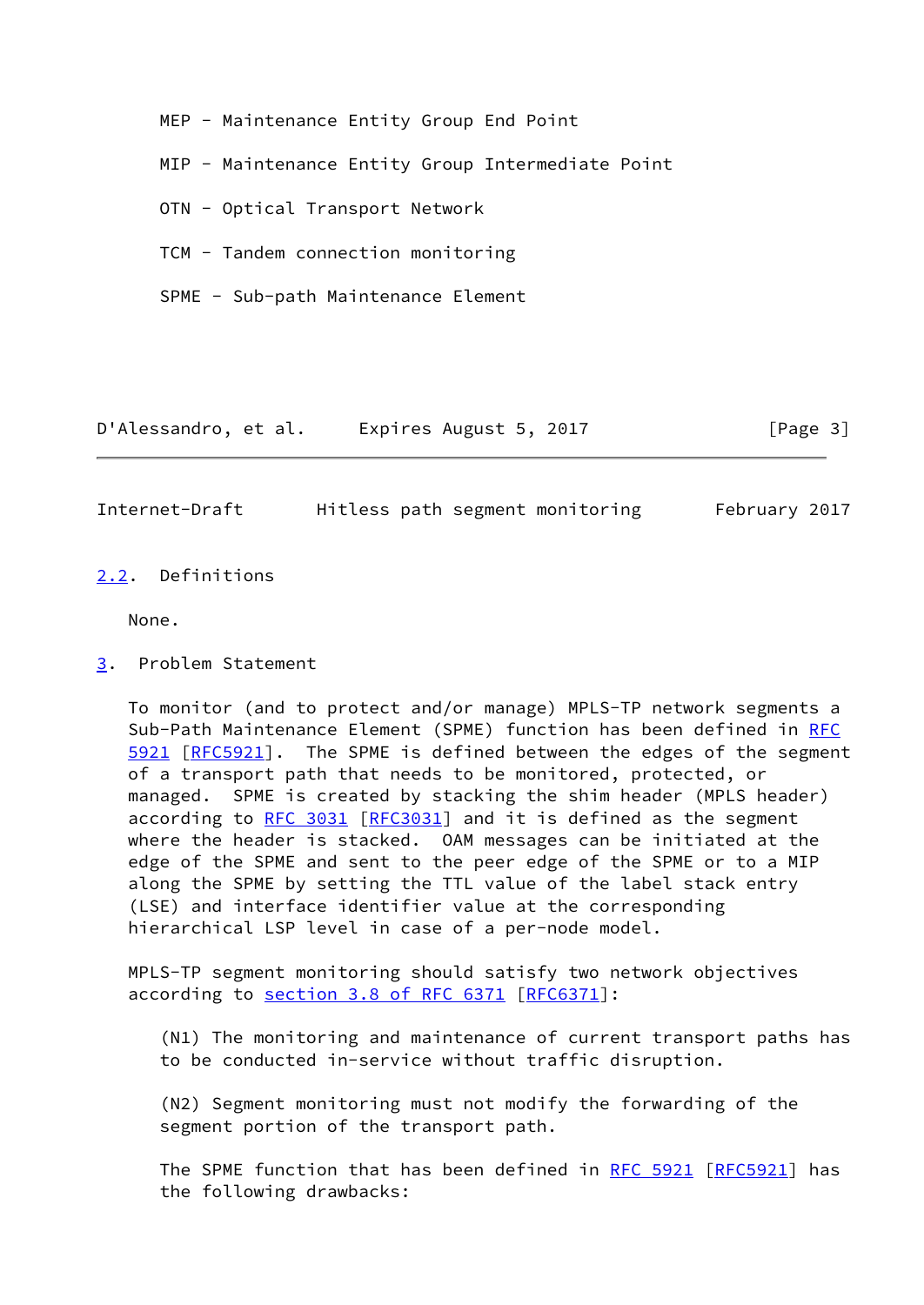(P1) It increases network management complexity, because a new sublayer and new MEPs and MIPs have to be configured for the SPME.

(P2) Original conditions of the path change.

 (P3) The client traffic over a transport path is disrupted if the SPME is configured on-demand.

 Problem (P1) is related to the management of each additional sub layer required for segment monitoring in a MPLS-TP network. When an SPME is applied to administer on-demand OAM functions in MPLS-TP networks, a rule for operationally differentiating those SPME will be required at least within an administrative domain. This forces operators to implement at least an additional layer into the management systems that will only be used for on-demand path segment monitoring. From the perspective of operation, increasing the number of managed layers and managed addresses/identifiers is not desirable in view of keeping the management systems as simple as possible.

D'Alessandro, et al. Expires August 5, 2017 [Page 4]

Internet-Draft Hitless path segment monitoring February 2017

 Moreover, using the currently defined methods, on-demand setting of SPMEs causes problems (P2) and (P3) due to additional label stacking.

 Problem (P2) arises from the fact that MPLS exposed label value and MPLS frames length changes. The monitoring function should monitor the status without changing any conditions of the targeted, to be monitored, segment or transport path. Changing the settings of the original shim header should not be allowed because this change corresponds to creating a new segment of the original transport path that differs from the original one. When the conditions of the path change, the measured values or observed data will also change and this may make the monitoring meaningless because the result of the measurement would no longer reflect the performance of the connection where the original fault or degradation occurred. As an example, setting up an on-demand SPME will result in the LSRs within the monitoring segment only looking at the added (stacked) labels and not at the labels of the original LSP. This means that problems stemming from incorrect (or unexpected) treatment of labels of the original LSP by the nodes within the monitored segment cannot be identified when setting up SPME. This might include hardware problems during label look-up, mis-configuration, etc. Therefore operators have to pay extra attention to correctly setting and checking the label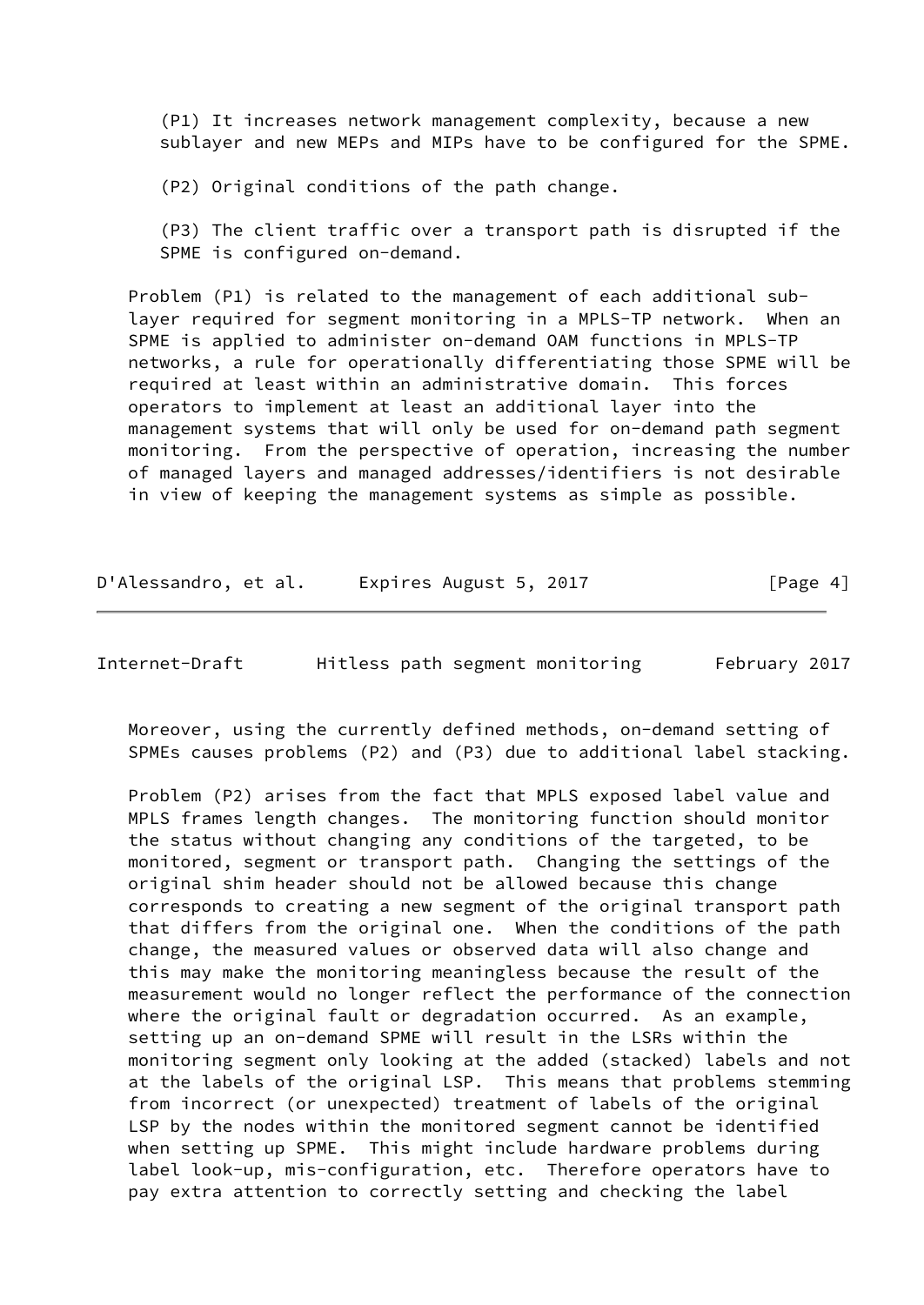values of the original LSP in the configuration. Of course, the reverse of this situation is also possible, e.g., an incorrect or unexpected treatment of SPME labels can result in false detection of a fault where no problem existed originally.

 Figure 1 shows an example of SPME settings. In the figure, "X" is the label value of the original path expected at the tail-end of node D. "210" and "220" are label values allocated for SPME. The label values of the original path are modified as well as the values of the stacked labels. As shown in Figure 1, SPME changes both the length of MPLS frames and the label value(s). In particular, performance monitoring measurements (e.g. Delay Measurement and Packet Loss Measurement) are sensitive to these changes.



Internet-Draft Hitless path segment monitoring February 2017

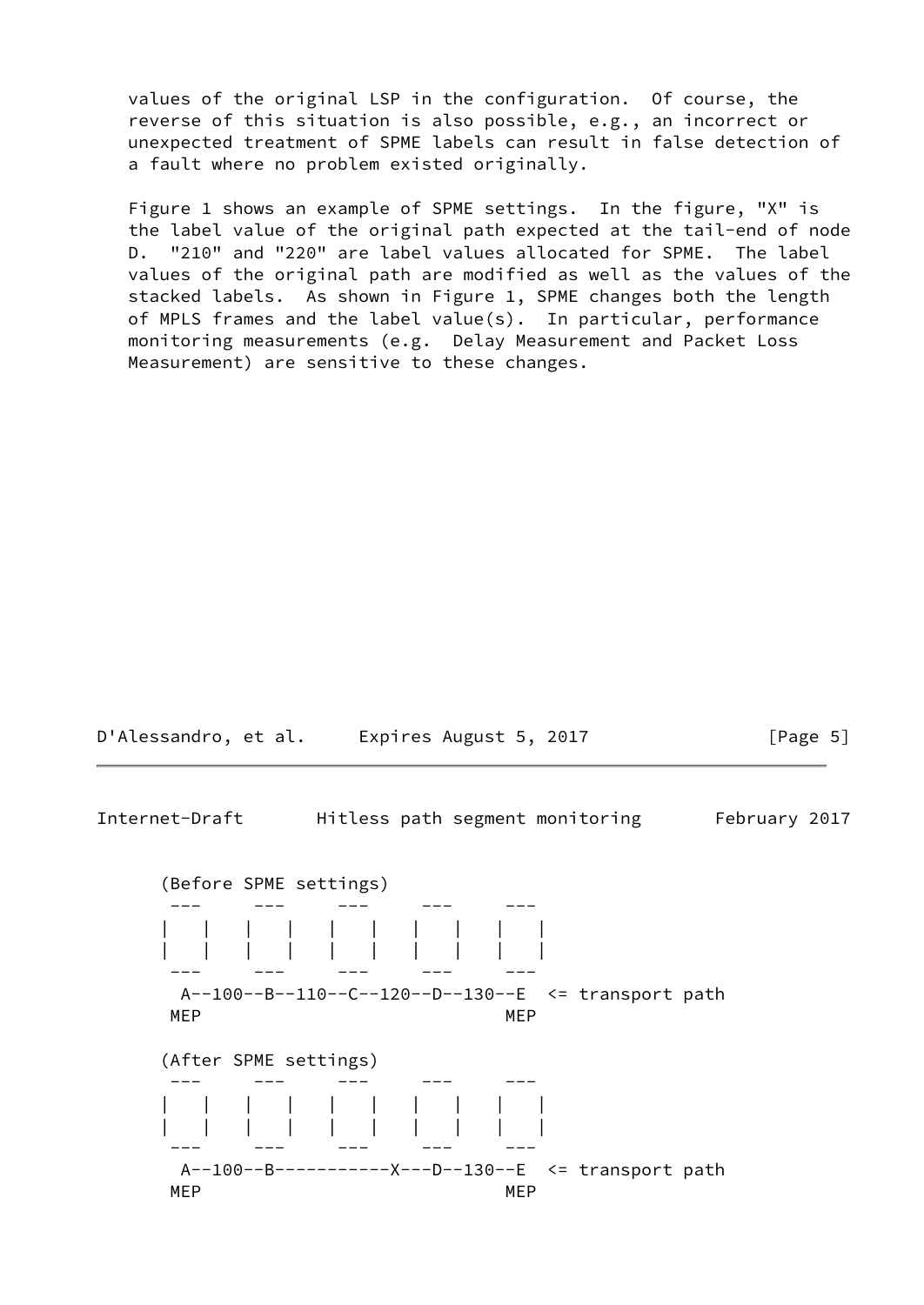210--C--220 <= SPME MEP' MEP'

#### Figure 1: SPME settings example

 Problem (P3) can be avoided if the operator sets SPMEs in advance and maintains them until the end of life of a transport path. But this does not support on-demand. Furthermore SMPEs cannot be set arbitrarily because overlapping of path segments is limited to nesting relationships. As a result, possible SPME configurations of segments of an original transport path are limited due to the characteristic of the SPME shown in Figure 1, even if SPMEs are pre configured.

 Although the make-before-break procedure in the survivability document [RFC 6372](https://datatracker.ietf.org/doc/pdf/rfc6372) [[RFC6372](https://datatracker.ietf.org/doc/pdf/rfc6372)] supports configuration for monitoring according to the framework document [RFC 5921 \[RFC5921](https://datatracker.ietf.org/doc/pdf/rfc5921)], without traffic distruption, the configuration of an SPME is not possible without violating network objective (N2). These concerns are described in section [3.8 of RFC 6371](https://datatracker.ietf.org/doc/pdf/rfc6371#section-3.8) [\[RFC6371](https://datatracker.ietf.org/doc/pdf/rfc6371)].

 Additionally, the make-before-break approach typically relies on a control plane and requires additional functionalities for a management system to properly support SPME creation and traffic switching from the original transport path to the SPME.

 As an example, the old and new transport resources (e.g. LSP tunnels) might compete with each other for resources which they have in common. Depending on availability of resources, this competition can cause admission control to prevent the new LSP tunnel from being established as this bandwidth accounting deviates from traditional (non control plane) management system operation. While SPMEs can be

| D'Alessandro, et al. | Expires August 5, 2017 | [Page 6] |
|----------------------|------------------------|----------|
|----------------------|------------------------|----------|

<span id="page-6-0"></span>Internet-Draft Hitless path segment monitoring February 2017

 applied in any network context (single domain, multi domain, single carrier, multi carrier, etc.), the main applications are in inter carrier or inter-domain segment monitoring where they are typically pre- configured or pre-instantiated. SPME instantiates a hierarchical path (introducing MPLS label stacking) through which OAM packets can be sent. The SPME monitoring function is also mainly important for protecting bundles of transport paths and carriers' carrier solutions within an administrative domain.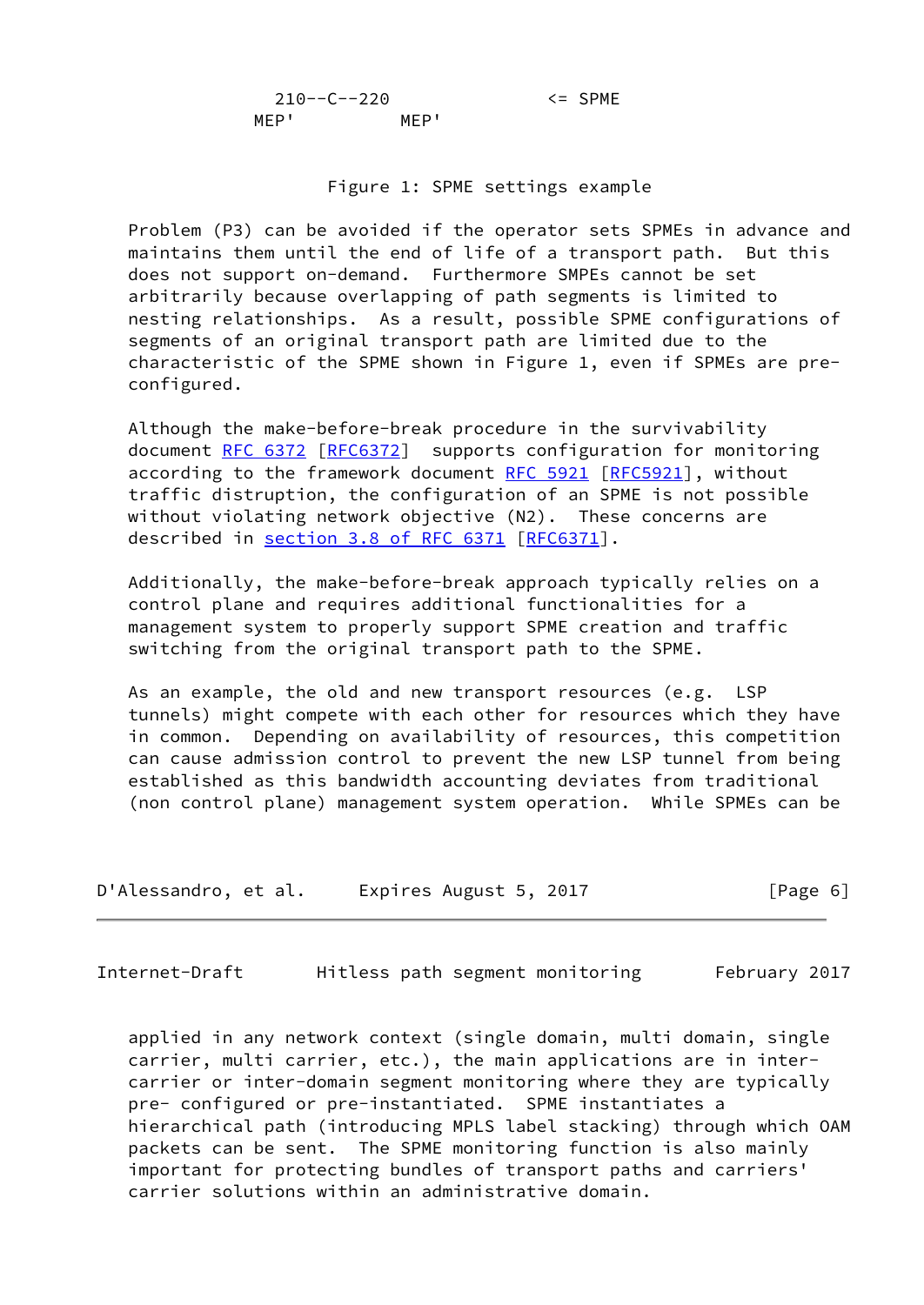The analogy for SPME in other transport technologies is Tandem Connection Monitoring (TCM), used in Optical Transport Networks (OTN) and Ethernet transport networks, which supports on-demand but does not affect the path. For exampla in OTN, TCM allows the insertion and removal of performance monitoring overhead within the frame at intermediate points in the network. It is done such that their insertion and removal do not change the conditions of the path. Though as the OAM overhead is part of the frame (designated overhead bytes), it is constrained to a pre-defined number of monitoring segments.

 To summarize: the problem statement is that the current sub-path maintenance based on a hierarchical LSP (SPME) is problematic for pre-configuration in terms of increasing the number of managed objects by layer stacking and identifiers/addresses. An on-demand configuration of SPME is one of the possible approaches for minimizing the impact of these issues. However, the current procedure is unfavourable because the on-demand configuration for monitoring changes the condition of the original monitored path. To avoid or minimize the impact of the drawbacks discussed above, a more efficient approach is required for the operation of an MPLS-TP transport network. A monitoring mechanism, named Hitless Path Segment Monitoring (HPSM), supporting on-demand path segment monitoring without traffic disruption is needed.

<span id="page-7-0"></span>[4](#page-7-0). Requirements for Hitless Path Segment Monitoring

 In the following sections, mandatory (M) and optional (O) requirements for the Hitless Path Segment Monitoring function are listed.

<span id="page-7-1"></span>[4.1](#page-7-1). Backward compatibility

 HPSM would be an additional OAM tool that would not replace SPME. As such:

(M1) HPSM MUST be compatible with the usage of SPME

(O1) HPSM SHOULD be applicable at the SPME layer too

D'Alessandro, et al. Expires August 5, 2017 [Page 7]

<span id="page-7-2"></span>Internet-Draft Hitless path segment monitoring February 2017

(M2) HPSM MUST support both the per-node and per-interface model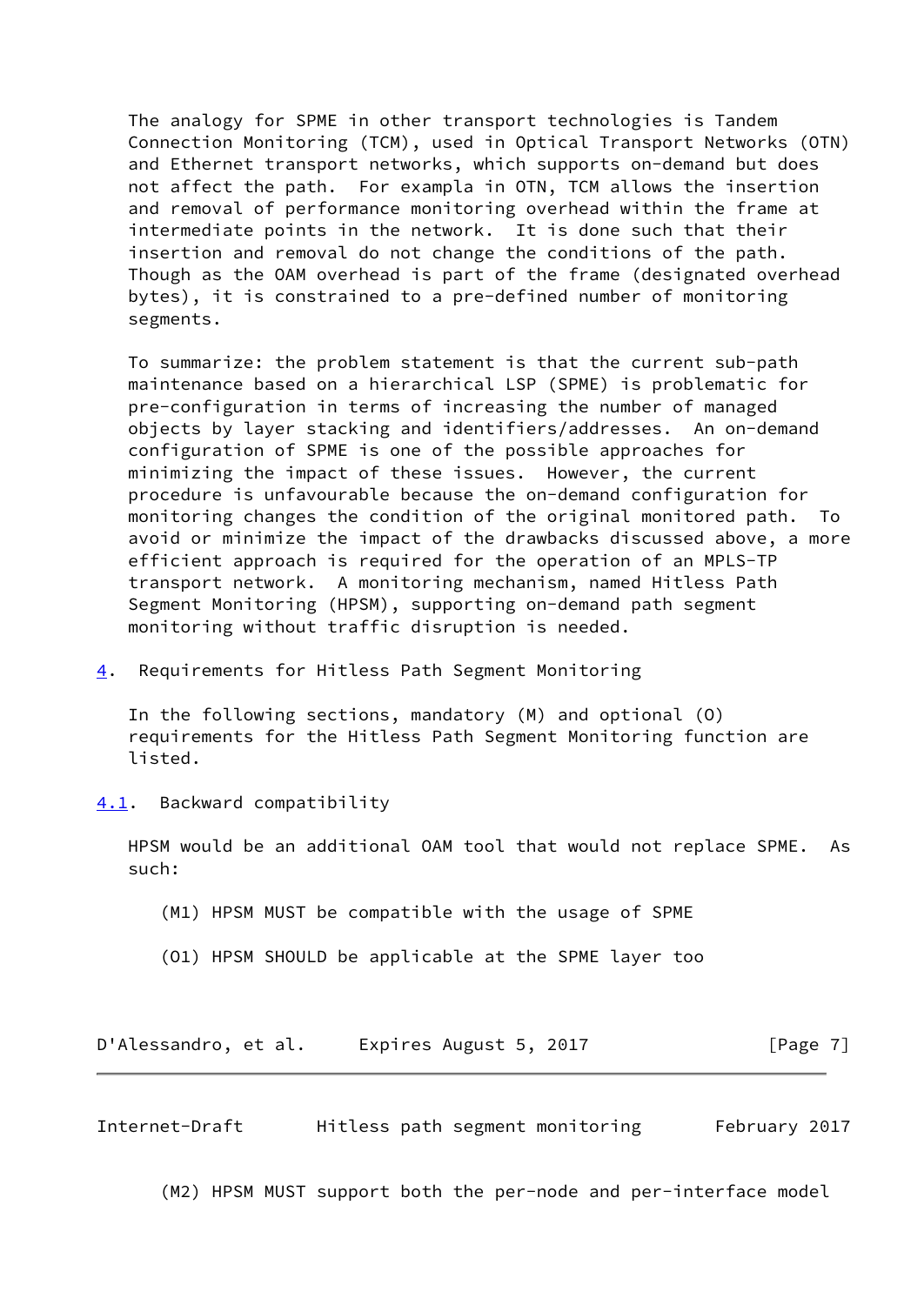as specified in [RFC 6371 \[RFC6371](https://datatracker.ietf.org/doc/pdf/rfc6371)].

<span id="page-8-0"></span>[4.2](#page-8-0). Non-intrusive segment monitoring

One of the major problems of legacy SPME highlighted in [section 3](#page-3-2) is that it may not monitor the original path and it could disrupt service traffic when set-up on demand.

 (M3) HPSM MUST NOT change the original conditions of transport path (e.g. must not change the length of MPLS frames, the exposed label values, etc.)

 (M4) HPSM MUST support on-demand provisioning without traffic disruption.

<span id="page-8-1"></span>[4.3](#page-8-1). Multiple segments monitoring

 Along a transport path there may be the need to support simultaneously monitoring multiple segments

 (M5) HPSM MUST support configuration of multiple monitoring segments along a transport path.

---- --- --- --- --- --- --- $\| \cdot \|$  | A | | B | | C | | D | | E | ---- --- --- --- --- --- ---MEP MEP <= ME of a transport path \*------\* \*----\* \*--------------\* <=three HPSM monit. instances

Figure 2: Multiple HPSM instances example

### <span id="page-8-2"></span>[4.4](#page-8-2). Single and multiple level monitoring

 HPSM would apply mainly for on-demand diagnostic purposes. With the currently defined approach, the most serious problem is that there is no way to locate the degraded segment of a path without changing the conditions of the original path. Therefore, as a first step, a single level, single segment monitoring, not affecting the monitored path, is required for HPSM. A combination of multi-level and simultaneous segments monitoring is the most powerful tool for accurately diagnosing the performance of a transport path. However, in the field, a single level, multiple segments approach would be less complex for management and operations.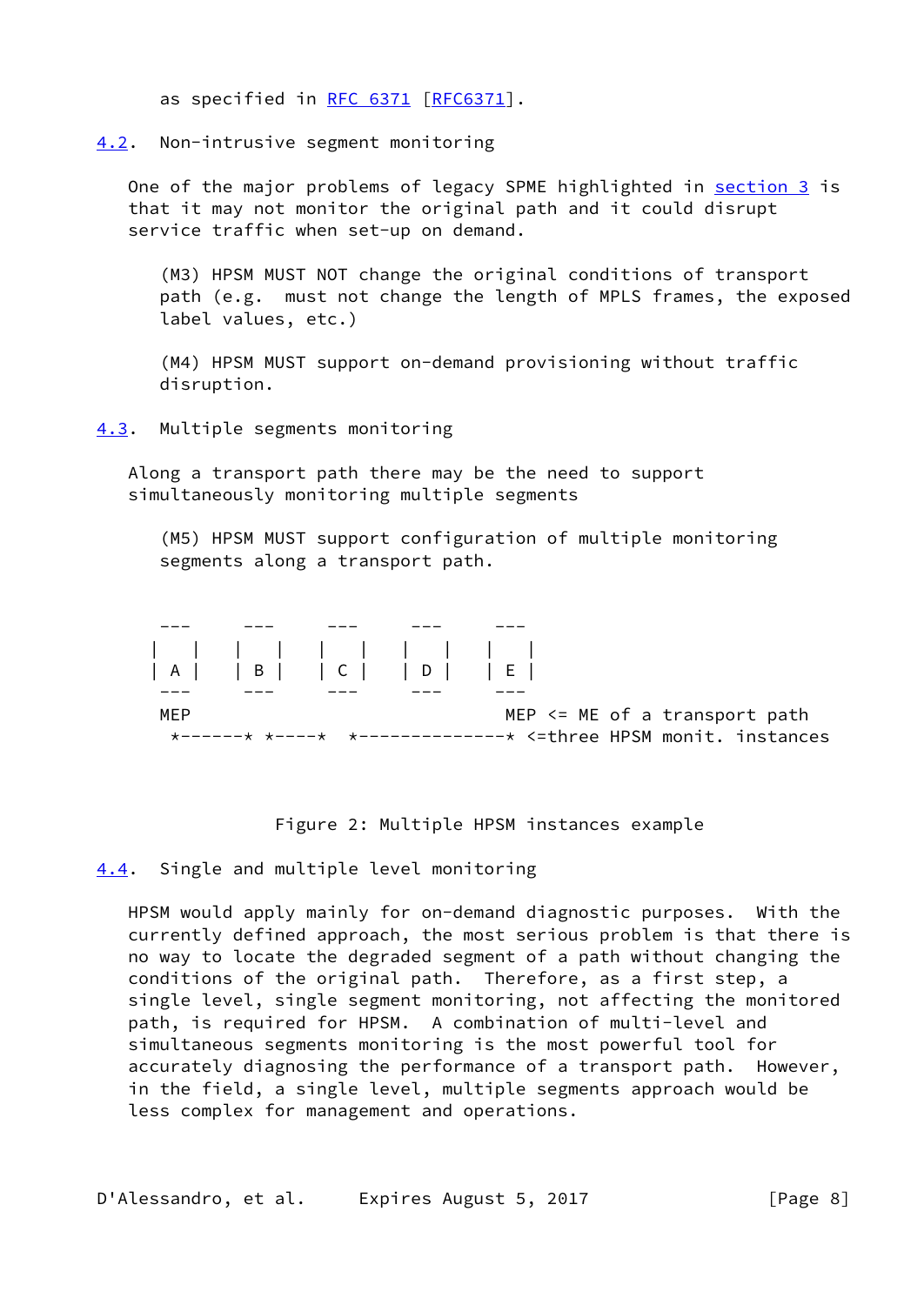<span id="page-9-1"></span>Internet-Draft Hitless path segment monitoring February 2017

(M6) HPSM MUST support single-level segment monitoring

(O2) HPSM MAY support multi-level segment monitoring.

Figure 3 shows an example of multi-level HPSM.



Figure 3: Multi-level HPSM example

<span id="page-9-0"></span>[4.5](#page-9-0). HPSM and end-to-end proactive monitoring independence

 There is a need for simultaneously using existing end-to-end proactive monitoring and on-demand path segment monitoring. Normally, the on-demand path segment monitoring is configured on a segment of a maintenance entity of a transport path. In such an environment, on-demand single-level monitoring should be performed without disrupting the pro-active monitoring of the targeted end-to end transport path to avoid affecting user traffic performance monitoring.

 (M7) HPSM MUST support the capability of being operated concurrently to, and independently of operated of the OAM function operated on the end-to-end path



 Figure 4: Independence between proactive end-to-end monitoring and on-demand HPSM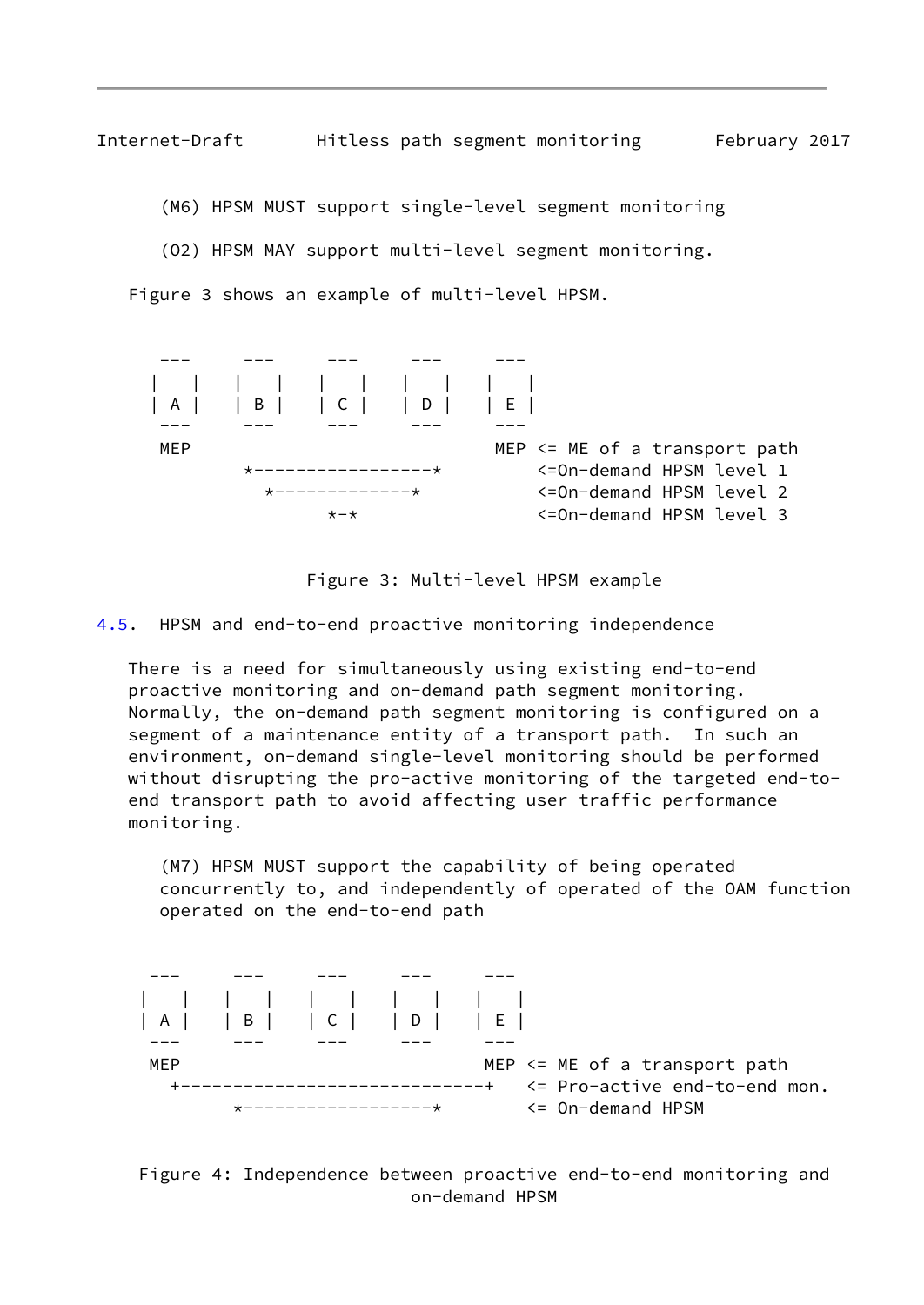<span id="page-10-1"></span>Internet-Draft Hitless path segment monitoring February 2017

#### <span id="page-10-0"></span>[4.6](#page-10-0). Arbitrary segment monitoring

 The main objective for on-demand segment monitoring is to diagnose the fault locations. A possible realistic diagnostic procedure is to fix one end point of a segment at the MEP of the transport path under observation and change progressively the length of the segments. This example is shown in Figure 5.





 Another possible scenario is depicted in Figure 6. In this case, the operator wants to diagnose a transport path starting at a transit node, because the end nodes (A and E) are located at customer sites and consist of small boxes supporting only a subset of OAM functions. In this case, where the source entities of the diagnostic packets are limited to the position of MEPs, on-demand segment monitoring will be ineffective because not all the segments can be diagnosed (e.g. segment monitoring HPSM 3 in Figure 6 is not available and it is not possible to determine the fault location exactly).

 (M8) It SHALL be possible to provision HPSM on an arbitrary segment of a transport path.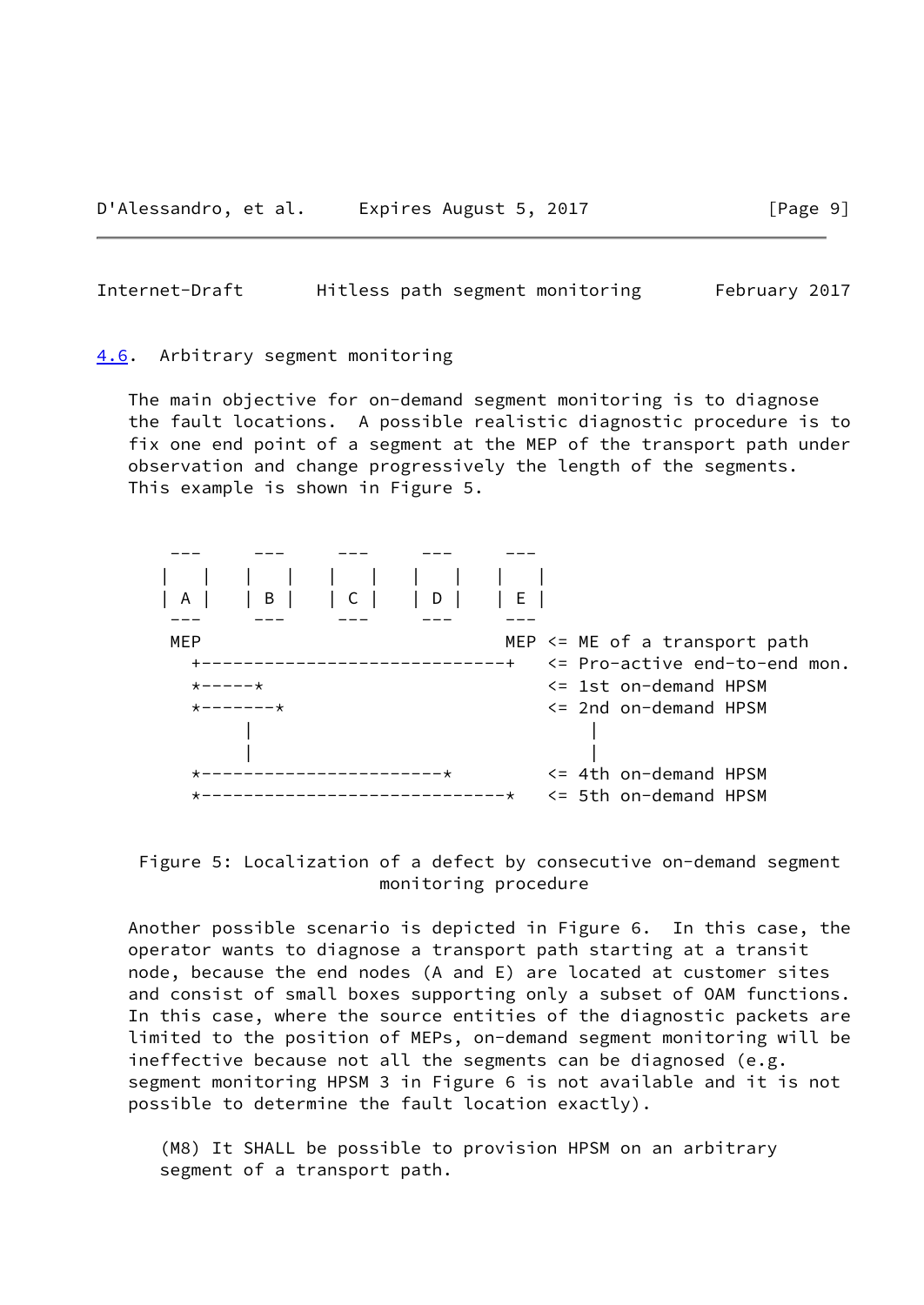D'Alessandro, et al. Expires August 5, 2017 [Page 10]

<span id="page-11-1"></span>Internet-Draft Hitless path segment monitoring February 2017

 --- --- ---  $-1$  | A | | B | | C | | D | | E | ---- --- --- --- --- --- ---MEP <= ME of a transport path +-----------------------------+ <= Pro-active end-to-end mon.  $\star$ ----- $\star$   $\star$  \*-----------------------\* <= On-demand HPSM 2 \*---------\* <= On-demand HPSM 3

Figure 6: HPSM configuration at arbitrary segments

<span id="page-11-0"></span>[4.7](#page-11-0). Fault while HPSM is operational

 Node or link failures may occur while HPSM is active. In this case, if no resiliency mechanism is set-up on the subtended transport path, there is no particular requirement for HPSM. If the transport path is protected, the HPSM function should be terminated to avoid monitoring a new segment when a protection or restoration path is active.

 (M9) The HPSM SHOULD avoid monitoring an unintended segment when one or more failures occur

 The following examples are provided for clarification only and they are not intended to restrict any solution for meeting the requirements of HPSM.

 Protection scenario A is shown in figure 7. In this scenario a working LSP and a protection LSP are set-up. HPSM is activated between nodes A and E. When a fault occurs between nodes B and C,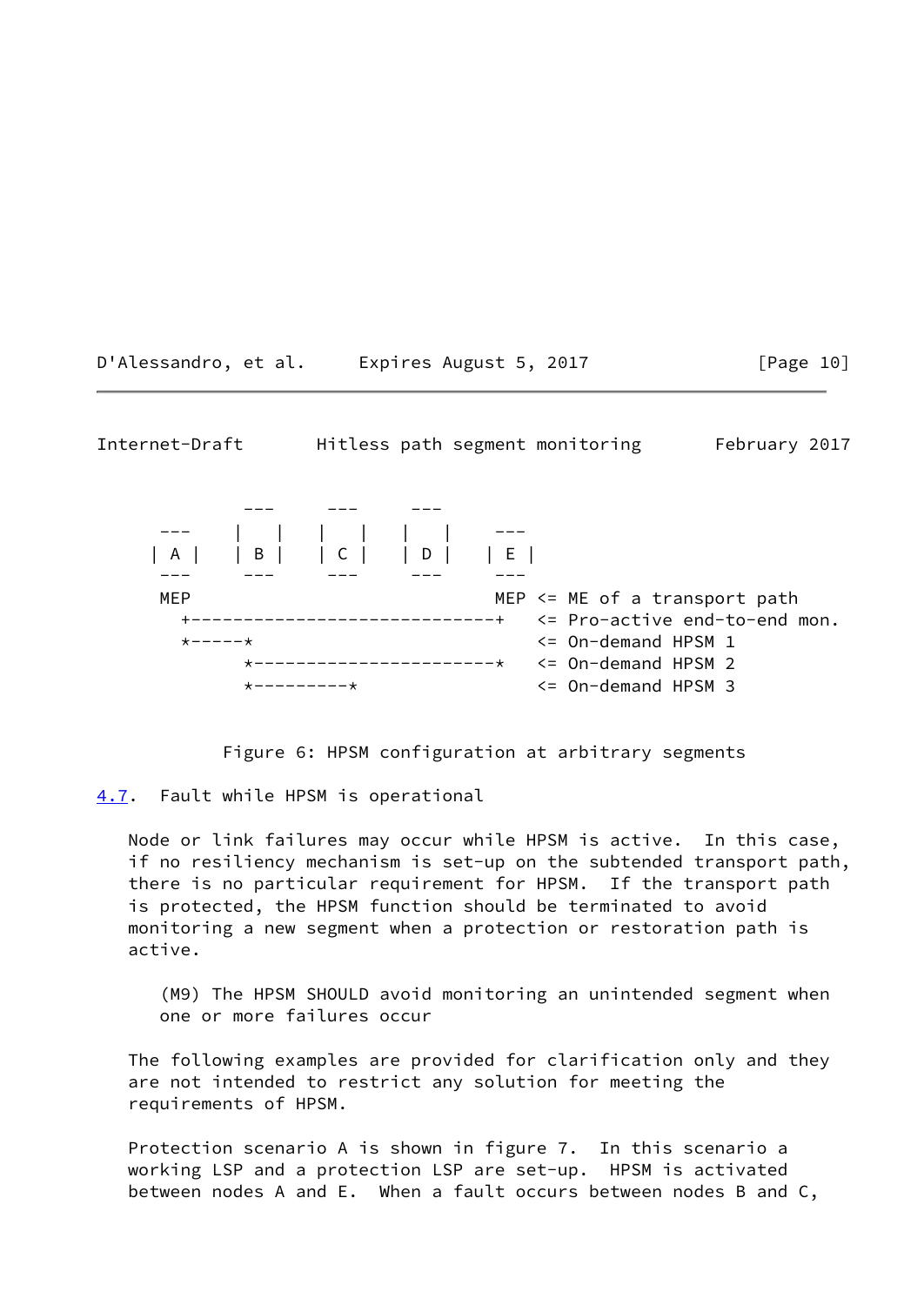the operation of HPSM is not affected by the protection switch and continues on the active LSP path. As a result requirement (M9) is satisfied.

D'Alessandro, et al. Expires August 5, 2017 [Page 11]

<span id="page-12-0"></span>Internet-Draft Hitless path segment monitoring February 2017

 A - B - C - D - E - F  $\qquad \qquad \wedge$  $G - H - I - L$ 

Where:

 - end-to-end LSP: A-B-C-D-E-F - working LSP: A-B-C-D-E-F - protection LSP: A-G-H-I-L-F

- HPSM: A-E

Figure 7: Protection scenario A

 Protection scenario B is shown in figure 8. The difference with scenario A is that only a portion of the transport path is protected. In this case, when a fault occurs between nodes B and C on the working sub-path B-C-D, traffic will be switched to protection sub path B-G-H-D. Assuming that OAM packet termination depends only on the TTL value of the MPLS label header, the target node of the HPSM changes from E to D due to the difference of hop counts between the working path route (A-B-C-D-E: 4 hops) and protection path route (A-B-G-H-D-E: 5 hops). As a result requirement (M9) is not satisfied.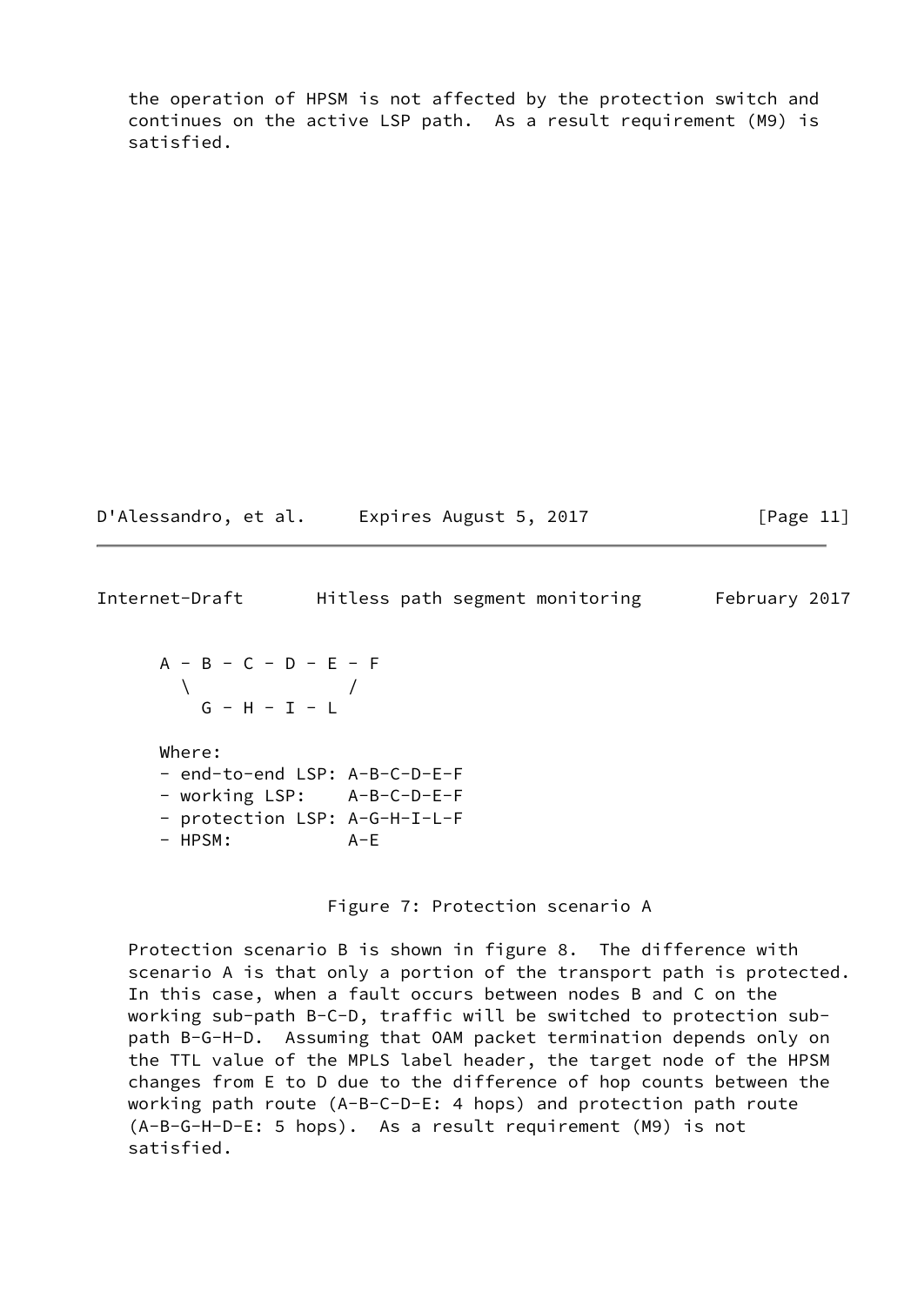$$
A - B - C - D - E - F
$$
  

$$
\begin{array}{c}\n\backslash \\
\backslash \\
\backslash \\
\vdots \\
\backslash \\
\vdots \\
\backslash \\
\vdots \\
\backslash \\
\vdots \\
\backslash \\
\vdots \\
\backslash \\
\vdots \\
\backslash \\
\vdots \\
\backslash \\
\vdots \\
\backslash \\
\vdots \\
\backslash \\
\vdots \\
\backslash \\
\vdots \\
\backslash \\
\vdots \\
\backslash \\
\vdots \\
\backslash \\
\vdots \\
\backslash \\
\vdots \\
\backslash \\
\vdots \\
\backslash \\
\vdots \\
\backslash \\
\vdots \\
\backslash \\
\vdots \\
\backslash \\
\vdots \\
\backslash \\
\vdots \\
\backslash \\
\vdots \\
\backslash \\
\vdots \\
\backslash \\
\vdots \\
\backslash \\
\vdots \\
\backslash \\
\vdots \\
\backslash \\
\vdots \\
\backslash \\
\vdots \\
\backslash \\
\vdots \\
\backslash \\
\vdots \\
\backslash \\
\vdots \\
\backslash \\
\vdots \\
\backslash \\
\vdots \\
\backslash \\
\vdots \\
\backslash \\
\vdots \\
\backslash \\
\vdots \\
\backslash \\
\vdots \\
\backslash \\
\vdots \\
\backslash \\
\vdots \\
\backslash \\
\vdots \\
\backslash \\
\vdots \\
\backslash \\
\vdots \\
\backslash \\
\vdots \\
\backslash \\
\vdots \\
\backslash \\
\vdots \\
\backslash \\
\vdots \\
\backslash \\
\vdots \\
\backslash \\
\vdots \\
\backslash \\
\vdots \\
\backslash \\
\vdots \\
\backslash \\
\vdots \\
\backslash \\
\vdots \\
\backslash \\
\vdots \\
\backslash \\
\vdots \\
\backslash \\
\vdots \\
\backslash \\
\vdots \\
\backslash \\
\vdots \\
\backslash \\
\vdots \\
\backslash \\
\vdots \\
\backslash \\
\vdots \\
\backslash \\
\vdots \\
\backslash \\
\vdots \\
\backslash \\
\vdots \\
\backslash \\
\vdots \\
\backslash \\
\vdots \\
\backslash \\
\vdots \\
\backslash \\
\vdots \\
\backslash \\
\vdots \\
\backslash \\
\vdots \\
\backslash \\
\vdots \\
\backslash \\
\vdots \\
\backslash \\
\vdots \\
\backslash \\
\vdots \\
\backslash \\
\vdots \\
\backslash \\
\vdots \\
\backslash \\
\vdots \\
\backslash \\
\vdots \\
\backslash \\
\vdots \\
\backslash \\
\vdots \\
\backslash \\
\vdots \\
\backslash \\
\vdots \\
\backslash \\
\vdots \\
\backslash \\
\vdots \\
\backslash \\
\vdots \\
\backslash \\
\vdots \\
\backslash \\
\vdots \\
\backslash \\
\vdots \\
\backslash \\
\vdots \\
\backslash \\
\vdots \\
\backslash \\
\vdots \\
\backslash
$$

- end-to-end LSP: A-B-C-D-E-F - working sub-path: B-C-D - protection sub-path: B-G-H-D - HPSM: A-E

Figure 8: Protection scenario B

<span id="page-13-0"></span>[4.8](#page-13-0). HPSM Manageability

 From managing perspective, increasing the number of managed layers and managed addresses/identifiers is not desirable in view of keeping the management systems as simple as possible.

 (M10)HPSM SHOULD NOT be based on additional transport layers (e.g. hierarchical LSPs)

| D'Alessandro, et al. | Expires August 5, 2017 | [Page 12] |
|----------------------|------------------------|-----------|
|----------------------|------------------------|-----------|

<span id="page-13-2"></span>Internet-Draft Hitless path segment monitoring February 2017

 (M11) The same identifiers used for MIPs and/or MEPs SHOULD be applied to maintenance points for the HPSM when they are instantiated in the same place along a transport path.

 Anyway maintenance points for the HPSM may be different from MIPs and MEPs functional components as defined in the OAM framework document [RFC 6371 \[RFC6371](https://datatracker.ietf.org/doc/pdf/rfc6371)]. Investigating potential solutions for satisfying proposed HPSM requirements might lead to propose new functional components that have to be backward compatible with MPLS architecture. Solutions are outside the scope of this document.

## <span id="page-13-1"></span>[4.9](#page-13-1). Supported OAM functions

 A maintenance point supporting the HPSM function has to be able to generate and inject OAM packets. OAM functions that may be applicable for on-demand HPSM are basically the on-demand performance monitoring functions which are defined in the OAM framework document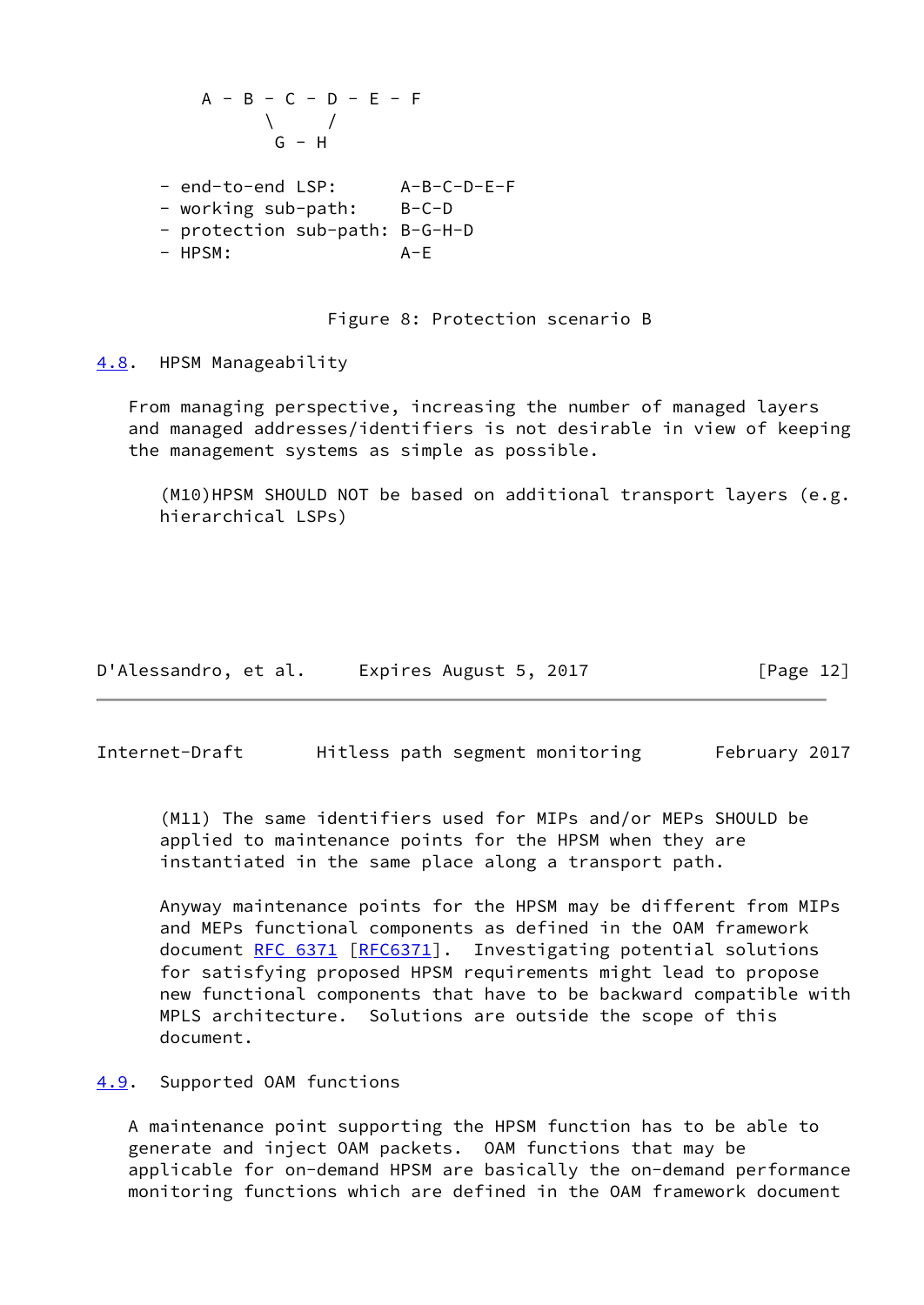[RFC 6371](https://datatracker.ietf.org/doc/pdf/rfc6371) [\[RFC6371](https://datatracker.ietf.org/doc/pdf/rfc6371)]. The "on-demand" attribute is typically temporary for maintenance operation.

(M12) HPSM MUST support Packet Loss and Packet Delay measurement.

 That because these functions are normally only supported at the end points of a transport path. If a defect occurs, it might be quite hard to locate the defect or degradation point without using the segment monitoring function. If an operator cannot locate or narrow down the cause of the fault, it is quite difficult to take prompt actions to solve the problem.

 Other on-demand monitoring functions (e.g. Delay Variation measurement) are desirable but not as necessary as the functions mentioned above.

 (O3) HPSM MAY support Packet Delay variation, Throughput measurement and other performance monitoring and fault management functions.

 Support of out-of-service on-demand performance management functions (e.g. Throughput measurement) is not required for HPSM.

<span id="page-14-0"></span>[5](#page-14-0). Summary

 A new hitless path segment monitoring (HPSM) mechanism is required to provide on-demand segment monitoring without traffic disruption. It shall meet the two network objectives described in section 3.8 of [RFC](https://datatracker.ietf.org/doc/pdf/rfc6371) [6371](https://datatracker.ietf.org/doc/pdf/rfc6371) [\[RFC6371](https://datatracker.ietf.org/doc/pdf/rfc6371)] and summarized in [Section 3](#page-3-2) of this document.

D'Alessandro, et al. Expires August 5, 2017 [Page 13]

<span id="page-14-1"></span>Internet-Draft Hitless path segment monitoring February 2017

The mechanism should minimize the problems described in Section  $3$ , i.e. (P1), (P2) and (P3).

 The solution for the on-demand segment monitoring without traffic disruption needs to cover both the per-node model and the per- interface model specified in [RFC 6371](https://datatracker.ietf.org/doc/pdf/rfc6371) [[RFC6371](https://datatracker.ietf.org/doc/pdf/rfc6371)].

 The on-demand segment monitoring without traffic disruption solution needs to support on-demand Packet Loss Measurement and Packet Delay Measurement functions and optionally other performance monitoring and fault management functions (e.g. Throughput measurement, Packet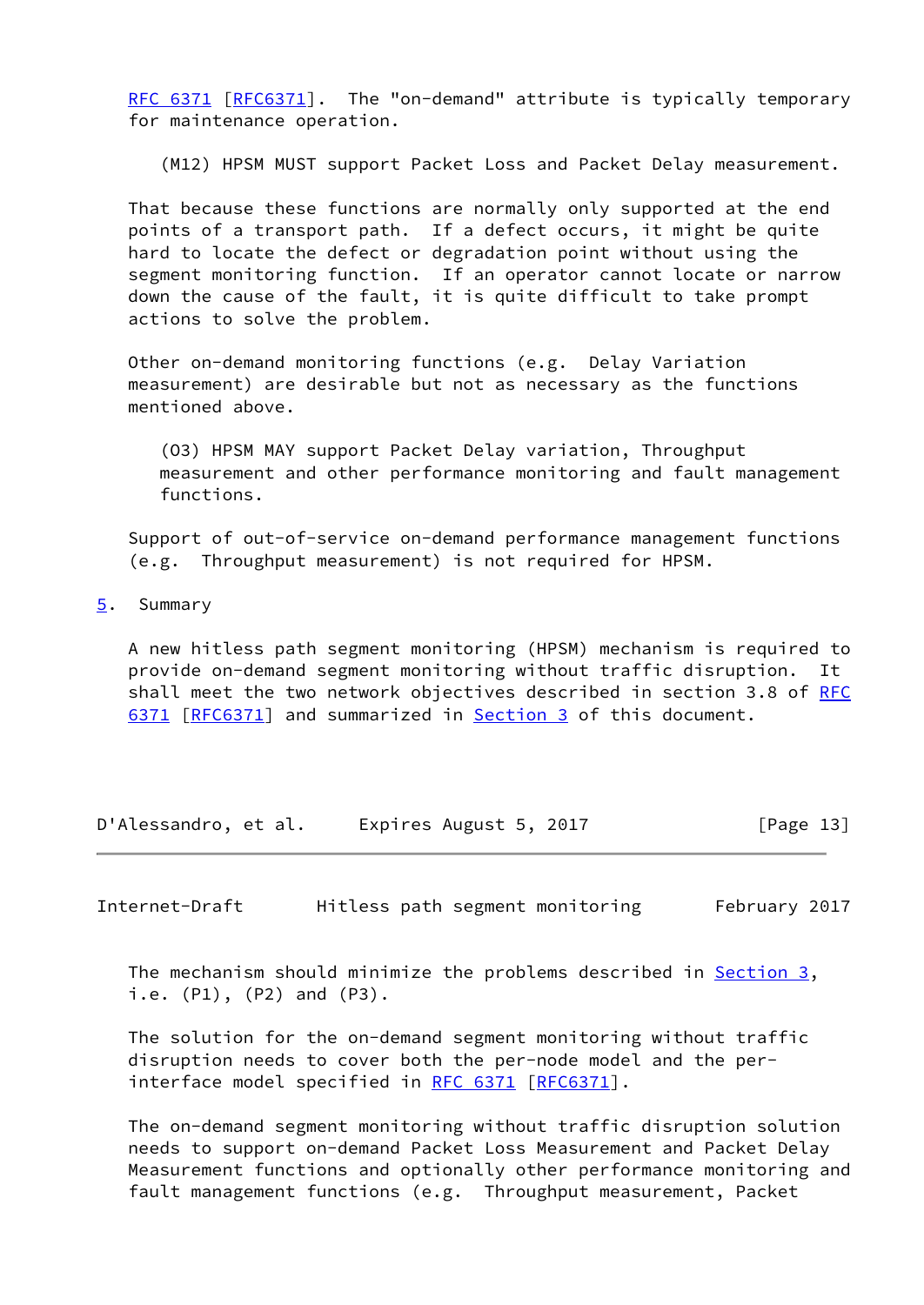Delay variation measurement, Diagnostic test, etc.).

<span id="page-15-0"></span>[6](#page-15-0). Security Considerations

 The security considerations defined for MPLS Transport Profile Framework in [RFC 5921](https://datatracker.ietf.org/doc/pdf/rfc5921) [[RFC5921](https://datatracker.ietf.org/doc/pdf/rfc5921)] apply to this document as well. The document provides the requirements for a new construct for performance monitoring that would make use of existing OAM tools that follow the security considerations provided in OAM Requirements for MPLS-TP in [RFC5860](https://datatracker.ietf.org/doc/pdf/rfc5860) [[RFC5860\]](https://datatracker.ietf.org/doc/pdf/rfc5860).

<span id="page-15-1"></span>[7](#page-15-1). IANA Considerations

There are no requests for IANA actions in this document.

Note to the RFC Editor - this section can be removed before publication.

<span id="page-15-2"></span>[8](#page-15-2). Contributors

Manuel Paul

Deutsche Telekom AG

Email: manuel.paul@telekom.de

<span id="page-15-3"></span>[9](#page-15-3). Acknowledgements

 The authors would also like to thank Alexander Vainshtein, Dave Allan, Fei Zhang, Huub van Helvoort, Malcolm Betts, Italo Busi, Maarten Vissers, Jia He and Nurit Sprecher for their comments and enhancements to the text.

| D'Alessandro, et al. | Expires August 5, 2017 | [Page 14] |
|----------------------|------------------------|-----------|
|----------------------|------------------------|-----------|

<span id="page-15-5"></span>

| Internet-Draft |  | Hitless path segment monitoring | February 2017 |  |
|----------------|--|---------------------------------|---------------|--|
|                |  |                                 |               |  |

<span id="page-15-4"></span>[10.](#page-15-4) References

<span id="page-15-6"></span>[10.1](#page-15-6). Normative References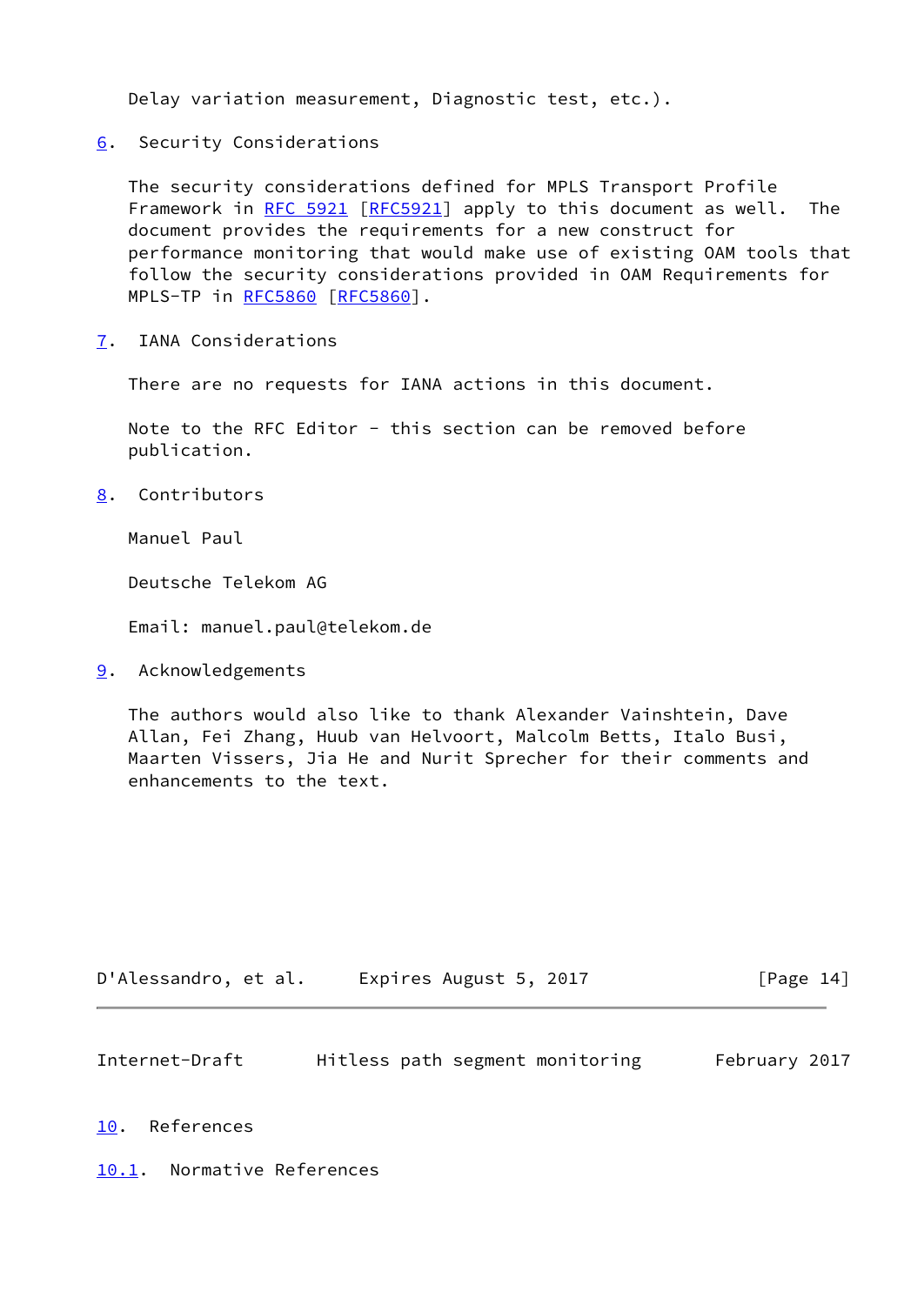- [RFC2119] Bradner, S., "Key words for use in RFCs to Indicate Requirement Levels", [BCP 14](https://datatracker.ietf.org/doc/pdf/bcp14), [RFC 2119](https://datatracker.ietf.org/doc/pdf/rfc2119), DOI 10.17487/RFC2119, March 1997, <<http://www.rfc-editor.org/info/rfc2119>>.
- [RFC3031] Rosen, E., Viswanathan, A., and R. Callon, "Multiprotocol Label Switching Architecture", [RFC 3031](https://datatracker.ietf.org/doc/pdf/rfc3031), DOI 10.17487/RFC3031, January 2001, <<http://www.rfc-editor.org/info/rfc3031>>.
- [RFC5860] Vigoureux, M., Ed., Ward, D., Ed., and M. Betts, Ed., "Requirements for Operations, Administration, and Maintenance (OAM) in MPLS Transport Networks", [RFC 5860](https://datatracker.ietf.org/doc/pdf/rfc5860), DOI 10.17487/RFC5860, May 2010, <<http://www.rfc-editor.org/info/rfc5860>>.

<span id="page-16-0"></span>[10.2](#page-16-0). Informative References

- [RFC5921] Bocci, M., Ed., Bryant, S., Ed., Frost, D., Ed., Levrau, L., and L. Berger, "A Framework for MPLS in Transport Networks", [RFC 5921](https://datatracker.ietf.org/doc/pdf/rfc5921), DOI 10.17487/RFC5921, July 2010, <<http://www.rfc-editor.org/info/rfc5921>>.
- [RFC6371] Busi, I., Ed. and D. Allan, Ed., "Operations, Administration, and Maintenance Framework for MPLS-Based Transport Networks", [RFC 6371](https://datatracker.ietf.org/doc/pdf/rfc6371), DOI 10.17487/RFC6371, September 2011, <<http://www.rfc-editor.org/info/rfc6371>>.
- [RFC6372] Sprecher, N., Ed. and A. Farrel, Ed., "MPLS Transport Profile (MPLS-TP) Survivability Framework", [RFC 6372,](https://datatracker.ietf.org/doc/pdf/rfc6372) DOI 10.17487/RFC6372, September 2011, <<http://www.rfc-editor.org/info/rfc6372>>.

Authors' Addresses

 Alessandro D'Alessandro Telecom Italia Via Reiss Romoli, 274 Torino 10148 Italy

Email: alessandro.dalessandro@telecomitalia.it

D'Alessandro, et al. Expires August 5, 2017 [Page 15]